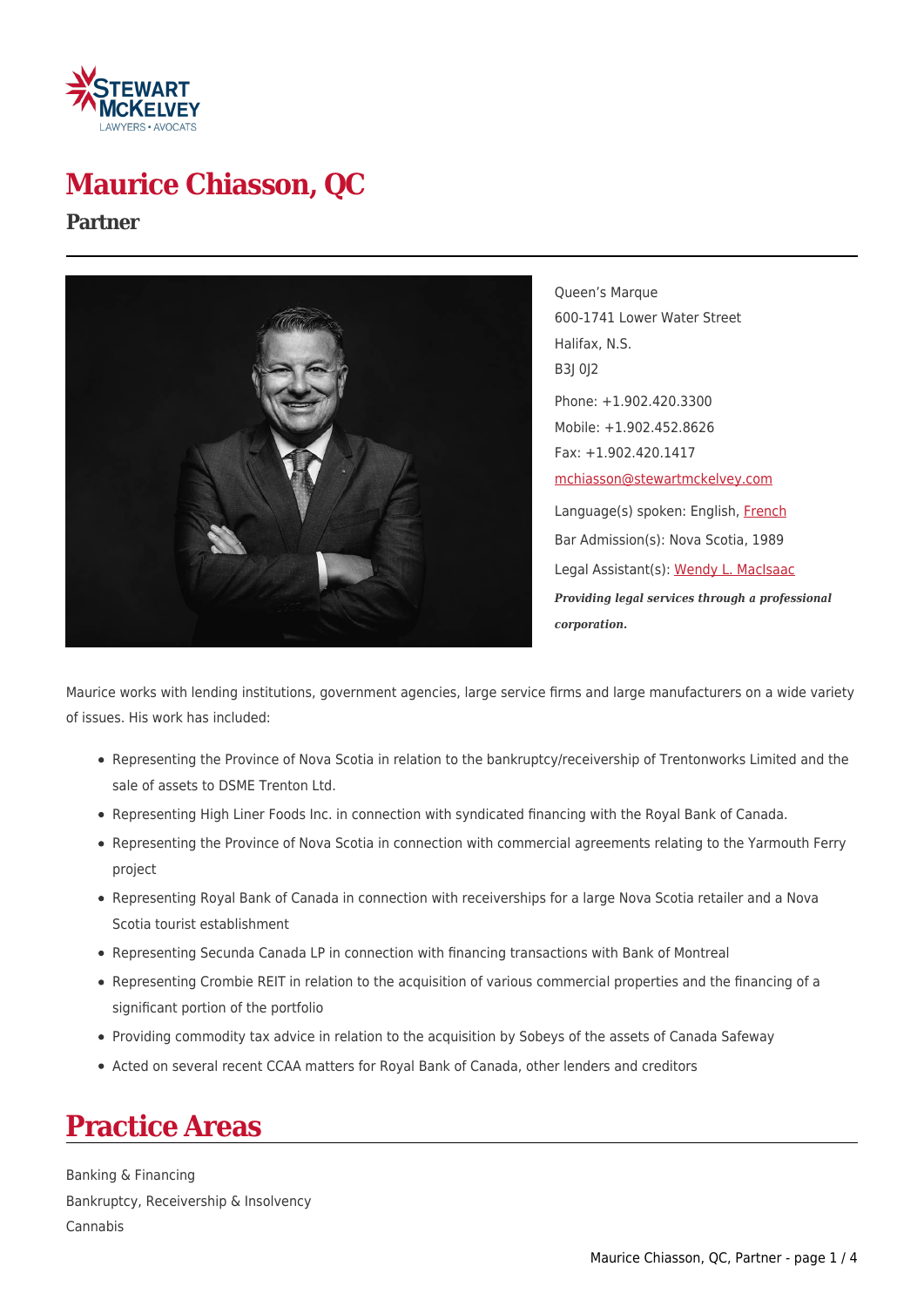

Commercial Transactions/Agreements Corporate Formation/Reorganization Mergers & Acquisitions Tax Tax Dispute Resolution

### **Education & Career**

#### **Education**

Dalhousie University (BA, 1984) Dalhousie University (LLB, MBA, 1988)

#### **Activities**

Member, Canadian Bar Association Member, Canadian Tax Foundation Associate Member, Canadian Progress Club Member, Sales and Commodity Tax Subsection, Canadian Bar Association Member, Insolvency Institute of Canada Chair, Finance Committee, Nova Scotia Barristers' Society Participant, GST-HST Leaders' Forum, 2007 – present Director, Halifax Comedy Festival Society, 2009 – present Member, Canadian Insolvency Foundation, 2010 – present Member, Steering Committee, Amendments to the Nova Scotia Companies Act, 2002 – 2008

#### **Accolades**

Best Lawyers 2021 Insolvency and Financial Restructuring Law "Lawyer of the Year" in Halifax Who's Who Legal: Canada 2021 (Banking) Queen's Counsel, 2008 Recipient, Sovereign's Medal for Volunteers, 2016 Best Lawyers: Banking and Finance Law, 2008 – 2010, 2013 – 2022 Best Lawyers: Insolvency and Financial Restructuring, 2012 – 2022 Best Lawyers: Tax Law, 2011-2022 Lexpert/American Guide to the Leading 500 Lawyers in Canada, 2008 & 2009 Lexpert rating: Asset Equipment Finance/ Leasing, 2012, 2014 – 2022 Lexpert rating: Banking & Financial Institutions, 2011, 2013 – 2022 Lexpert rating: Commodity Tax/Customs, 2013 – 2022 Lexpert rating: Corporate Commercial Law, 2012 – 2022 Lexpert rating: Insolvency & Financial Restructuring, 2015 – 2022 Lexpert rating: Corporate Mid-Market, 2008 – 2010, 2013 – 2022 Martindale-Hubbell rating: BV Distinguished®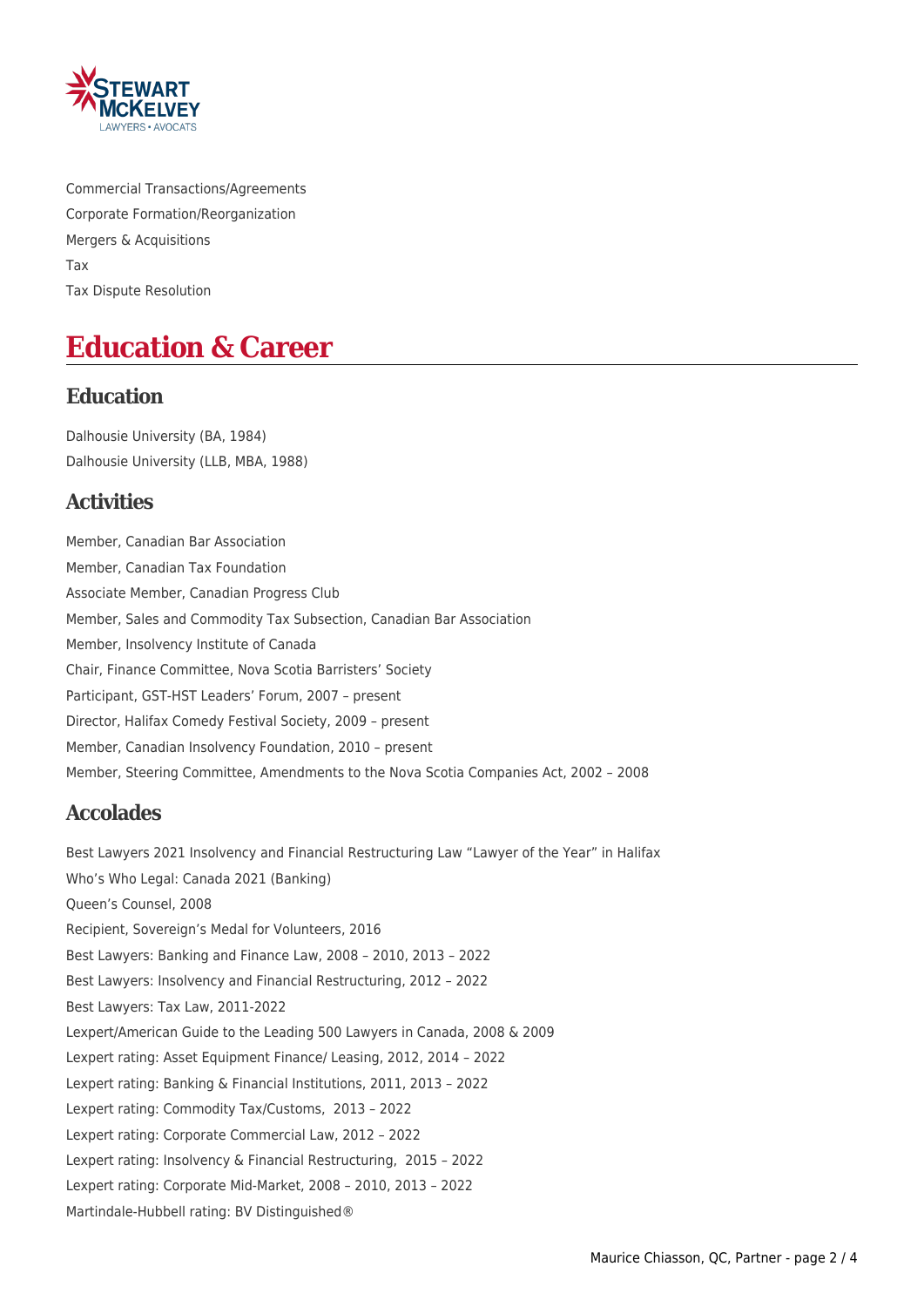

# **Thought Leadership**

Federal Court of Appeal confirms CRA deemed trust priority for unremitted HST – mortgage lenders beware May 14, 2020

In-depth: economic response measures to COVID-19 April 06, 2020

# **Presentations**

Presenter, Deemed Trusts and The GST – Lessons for Secured Creditors, Annual Review of Insolvency February 07, 2020

Presenter, Building Blocks, GST/HST (Stewart McKelvey Tax School) November 05, 2019

Co-presenter, Key Issues to Consider when your Corporate Client is in Financial Distress, Canadian Bar Association (Nova Scotia branch) Business Law Subsection with Peter Wedlake, Grant Thornton Limited January 30, 2019

Presenter, GST-HST Hot Topics, 2018 Atlantic Provinces Tax Conference

Presenter, Deemed Trusts and the HST – Lessons for Registrants and Secured Creditors, CPA Commodity Tax Symposium October 16, 2018

Presenter, Recent Developments in Contractual Interpretation, CLHIA 2015 Legal Section Annual Meeting October 02, 2015

Presenter, Dealing with CRA – Remedies and Enforcement: "So You Owe CRA Money…", GST Leaders' Forum 2015 April 28, 2015

Presenter, Personal Property Security Act – A Primer November 19, 2014

Co-presenter, Secured Transactions: Your GSA May Not Cover Everything, CBA session November 14, 2014

Presenter, Perfection of Security Interests (Key Issues), CPA New Brunswick October 16, 2014

Presenter, Crown Claims and Other Statutory Priority Claims, CPA New Brunswick October 16, 2014